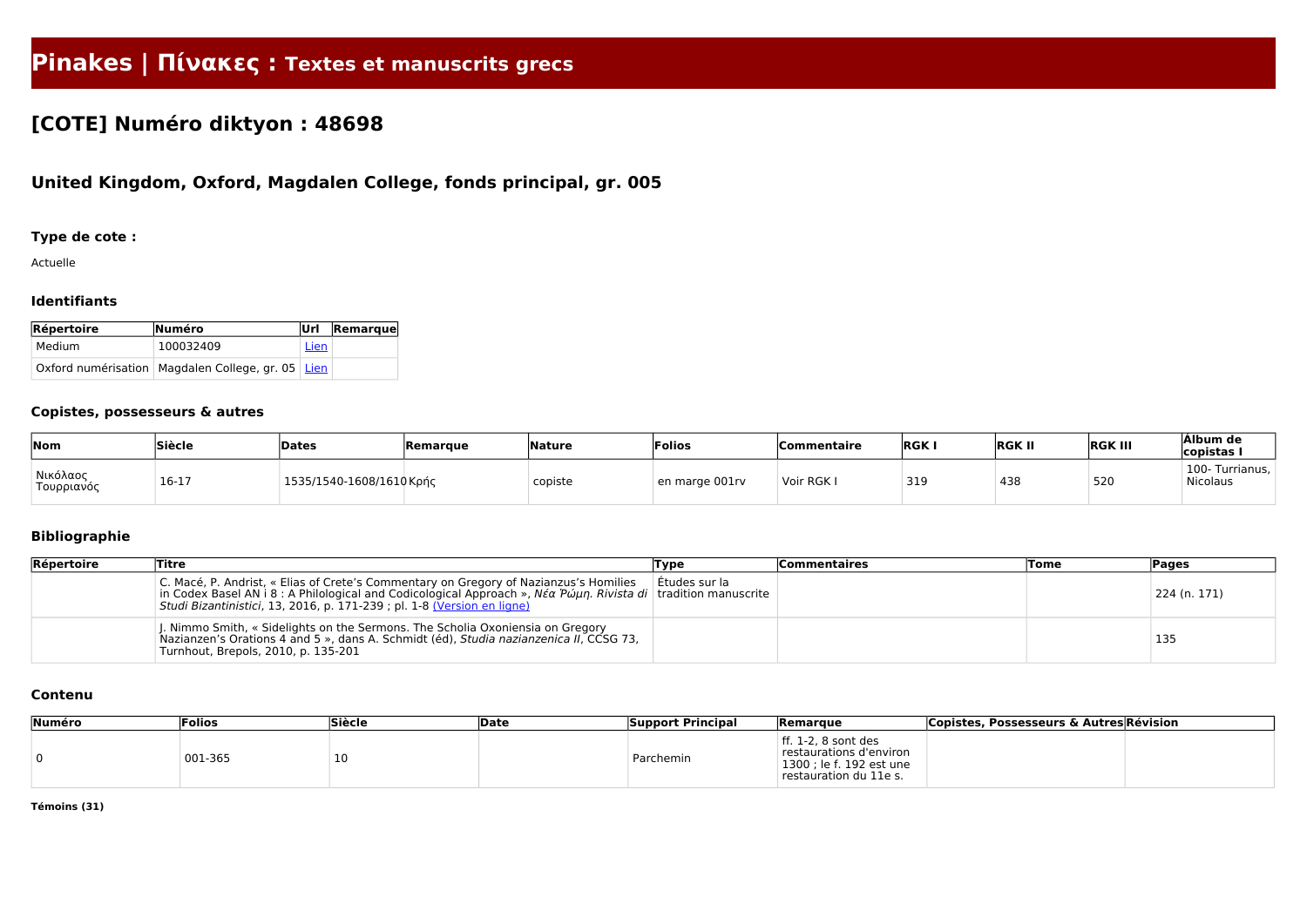| Folios   | <b>Auteur</b>                  | <b>Oeuvre</b>                                                 | Identifiant                                             | <b>Recension</b><br>ou partie | <b>BHG</b> | Date Lit. | Siècle | <b>Date</b> | Commentaire                                  | Contenu | Rev. | <b>Biblio.</b>        |
|----------|--------------------------------|---------------------------------------------------------------|---------------------------------------------------------|-------------------------------|------------|-----------|--------|-------------|----------------------------------------------|---------|------|-----------------------|
| $001-3$  | Gregorius<br>Nazianzenus       | In sanctum<br>Pascha et in<br>tarditatem (or.<br><sup>1</sup> | $\bullet$ CPG<br>3010.01                                |                               |            |           | 10     |             | Cum scholiis in<br>marginibus;<br>cum lacuna |         |      | $\bullet$ R(III)1873b |
| 001-364  | <b>Nicetas</b><br>Heracleensis | Scholia in<br>orationes<br>Gregorii<br>Nazianzeni             | ● CPG 3027                                              |                               |            |           | 10     |             |                                              |         |      | $\bullet$ R(III)1873b |
| 003-20   | Gregorius<br>Nazianzenus       | In sanctum<br>Pascha 2 (or.<br>45)                            | $\bullet$ CPG<br>3010.45                                |                               |            |           | 10     |             | Cum scholiis in<br>marginibus                |         |      | $\bullet$ R(III)1873b |
| 020v-28  | Gregorius<br>Nazianzenus       | In nouam<br>Dominicam (or.<br>44)                             | $\bullet$ CPG<br>3010.44<br>• BHG 1021                  |                               |            |           | 10     |             | Cum scholiis in<br>marginibus                |         |      | $\bullet$ R(III)1873b |
| 028-37v  | Gregorius<br>Nazianzenus       | In Pentecosten<br>(or. 41)                                    | $\bullet$ CPG<br>3010.41                                |                               |            |           | 10     |             | Cum scholiis in<br>marginibus                |         |      | $\bullet$ R(III)1873b |
| 038-43v  | Gregorius<br>Nazianzenus       | Ad Iulianum<br>exaequatorem<br>(or. 19)                       | $\bullet$ CPG<br>3010.19<br>● BHG 1918                  |                               |            |           | 10     |             | Cum scholiis in<br>marginibus                |         |      | $\bullet$ R(III)1873b |
| 044-78   | Gregorius<br>Nazianzenus       | In Basilium (or.<br>43)                                       | $\bullet$ CPG<br>3010.43<br>● BHG 0245                  |                               |            |           | 10     |             | Cum scholiis in<br>marginibus                |         |      | $\bullet$ R(III)1873b |
| 078-92   | Nazianzenus                    | Gregorius   In Athanasium<br>(or. 21)                         | $\bullet$ CPG<br>3010.21<br>● BHG 0186                  |                               |            |           | 10     |             | Cum scholiis in<br>marginibus                |         |      | $\bullet$ R(III)1873b |
| 092-100  | Gregorius<br>Nazianzenus       | In Cyprianum<br>(or. 24)                                      | $\bullet$ CPG<br>3010.24<br>• BHG 0457                  |                               |            |           | 10     |             | Cum scholiis in<br>marginibus                |         |      | $\bullet$ R(III)1873b |
| 100-107  | Gregorius<br>Nazianzenus       | In Macchabaeos<br>(or. 15)                                    | $\bullet$ CPG<br>3010.15<br>● BHG 1007                  |                               |            |           | 10     |             | Cum scholiis in<br>marginibus                |         |      | $\bullet$ R(III)1873b |
| 107-110v | Gregorius<br>Nazianzenus       | In Gregorium<br>Nyssenum (or.<br>11)                          | $\bullet$ CPG<br>3010.11<br>● BHG 0716                  |                               |            |           | 10     |             | Cum scholiis in<br>marginibus                |         |      | $\bullet$ R(III)1873b |
| 111-119v | Gregorius<br>Nazianzenus       | In Theophania<br>(0r. 38)                                     | $\bullet$ CPG<br>3010.38<br>$\bullet$ BHG<br>1921-1921b |                               |            |           | 10     |             | Cum scholiis in<br>marginibus                |         |      | $\bullet$ R(III)1873b |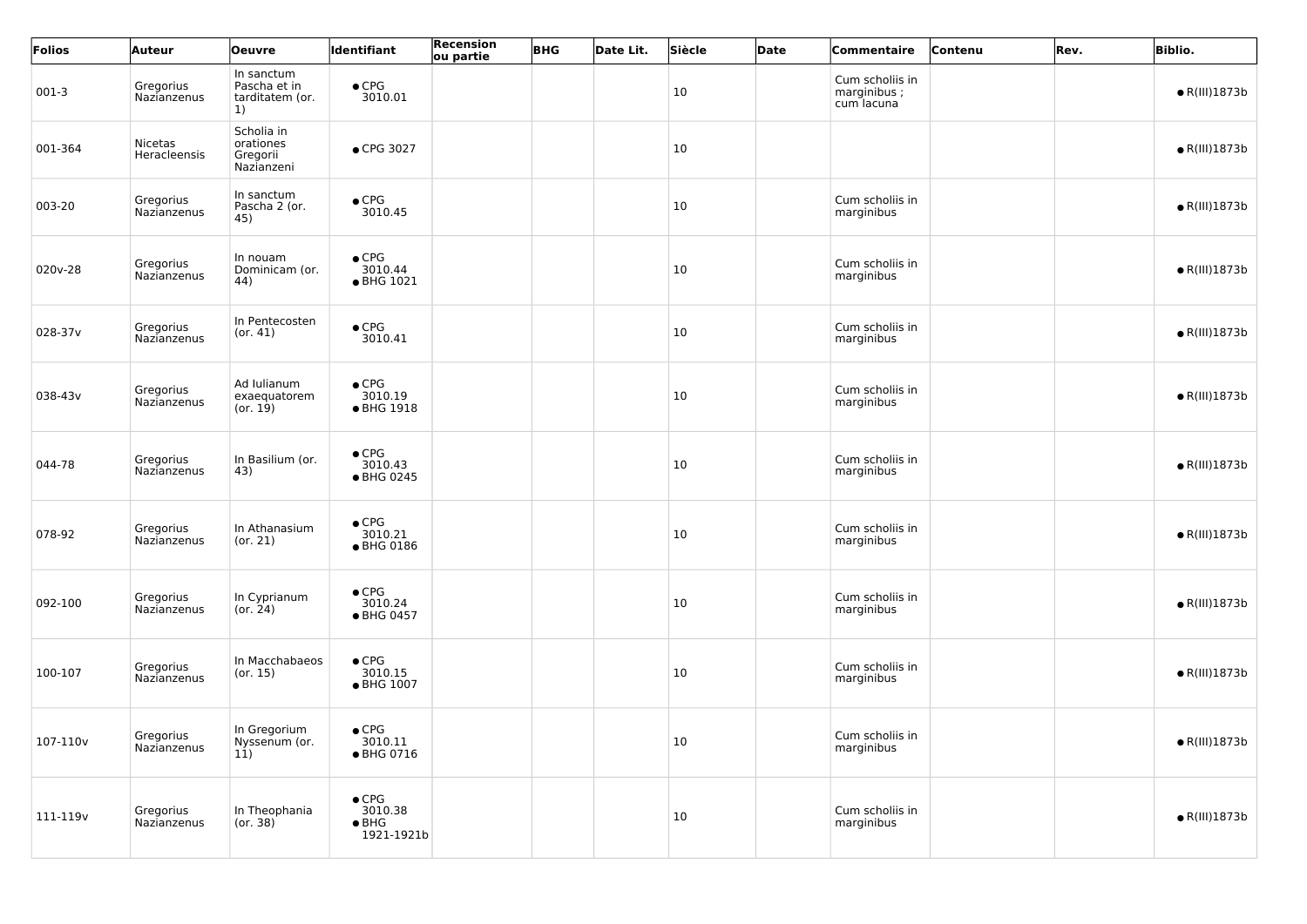| Folios                             | Auteur                   | <b>Oeuvre</b>                                       | <b>Identifiant</b>                                      | Recension<br>ou partie | <b>BHG</b> | Date Lit. | Siècle | Date | Commentaire                   | Contenu | Rev. | <b>Biblio.</b>        |
|------------------------------------|--------------------------|-----------------------------------------------------|---------------------------------------------------------|------------------------|------------|-----------|--------|------|-------------------------------|---------|------|-----------------------|
| 120-130                            | Gregorius<br>Nazianzenus | In sancta<br>Lumina (or. 39)                        | $\bullet$ CPG<br>3010.39<br>$\bullet$ BHG<br>1938-1938b |                        |            |           | 10     |      | Cum scholiis in<br>marginibus |         |      | $\bullet$ R(III)1873b |
| 130-135v,<br>186-192,<br>193v-200v | Gregorius<br>Nazianzenus | In sanctum<br>baptisma (or.<br>40)                  | $\bullet$ CPG<br>3010.40<br>• BHG 1947                  |                        |            |           | 10     |      | Cum scholiis in<br>marginibus |         |      | $\bullet$ R(III)1873b |
| 136-143                            | Gregorius<br>Nazianzenus | Aduersus<br>Arianos (or.33)                         | $\bullet$ CPG<br>3010.33                                |                        |            |           | 10     |      | Cum scholiis in<br>marginibus |         |      | $\bullet$ R(III)1873b |
| 143, 201-204v                      | Gregorius<br>Nazianzenus | De dogmate (or.<br>20)                              | $\bullet$ CPG<br>3010.20                                |                        |            |           | 10     |      | Cum scholiis in<br>marginibus |         |      | $\bullet$ R(III)1873b |
| 144-153                            | Gregorius<br>Nazianzenus | In patrem<br>tacentem (or.<br>16)                   | $\bullet$ CPG<br>3010.16                                |                        |            |           | 10     |      | Cum scholiis in<br>marginibus |         |      | $\bullet$ R(III)1873b |
| 177v,<br>162-169v,<br>154-161v     | Gregorius<br>Nazianzenus | De pauperum<br>amore (or. $14$ )                    | $\bullet$ CPG<br>3010.14                                |                        |            |           | 10     |      | Cum scholiis in<br>marginibus |         |      | $\bullet$ R(III)1873b |
| 178-185v,<br>170-177               | Gregorius<br>Nazianzenus | Supremum uale<br>(or.42)                            | $\bullet$ CPG<br>3010.42<br>● BHG 0730b                 |                        |            |           | 10     |      | Cum scholiis in<br>marginibus |         |      | $\bullet$ R(III)1873b |
| 205-209v                           | Gregorius<br>Nazianzenus | Theologica 1:<br>Aduersus<br>Eunomianos (or.<br>27) | $\bullet$ CPG<br>3010.27                                |                        |            |           | $10\,$ |      | Cum scholiis in<br>marginibus |         |      | $\bullet$ R(III)1873b |
| 209v-229v                          | Gregorius<br>Nazianzenus | Theologica 2 :<br>De theologia<br>(or. 28)          | $\bullet$ CPG<br>3010.28                                |                        |            |           | 10     |      | Cum scholiis in<br>marginibus |         |      | $\bullet$ R(III)1873b |
| 230-245v                           | Gregorius<br>Nazianzenus | Theologica 3:<br>De Filio 1 (or.<br>29)             | $\bullet$ CPG<br>3010.29                                |                        |            |           | 10     |      | Cum scholiis in<br>marginibus |         |      | $\bullet$ R(III)1873b |
| 246-258                            | Gregorius<br>Nazianzenus | Theologica 4 :<br>De Filio 2 (or.<br>30)            | $\bullet$ CPG<br>3010.30                                |                        |            |           | 10     |      | Cum scholiis in<br>marginibus |         |      | $\bullet$ R(III)1873b |
| 258-274                            | Gregorius<br>Nazianzenus | Theologica 5:<br>De Spiritu<br>Sancto (or. 31)      | $\bullet$ CPG<br>3010.31                                |                        |            |           | 10     |      | Cum scholiis in<br>marginibus |         |      | $\bullet$ R(III)1873b |
| 274v-284                           | Gregorius<br>Nazianzenus | De pace 1 (or.<br>6)                                | $\bullet$ CPG<br>3010.06                                |                        |            |           | 10     |      | Cum scholiis in<br>marginibus |         |      | $\bullet$ R(III)1873b |